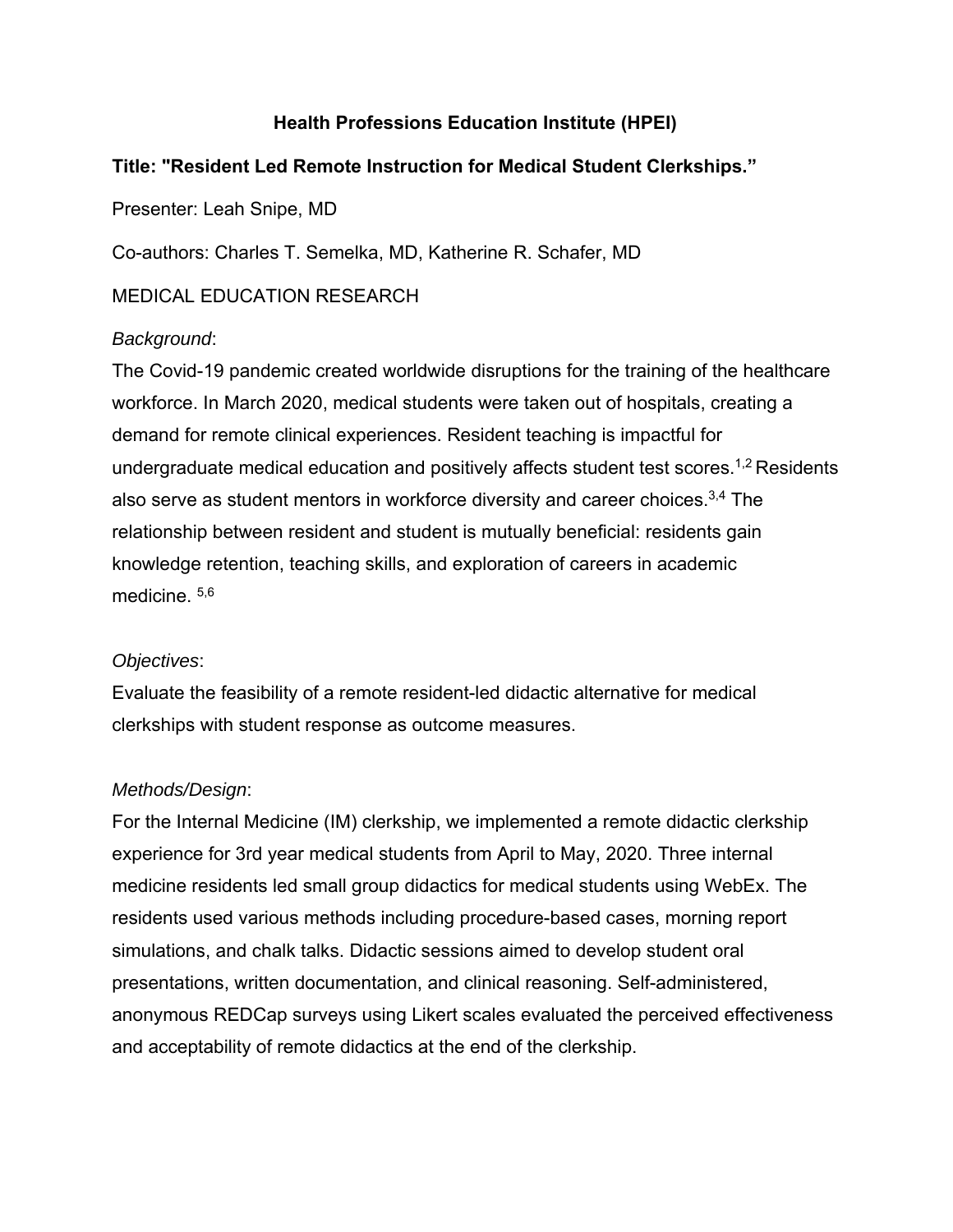#### *Results*:

Of 24 medical students in the IM clerkship, 14 students participated in the resident-led sessions with 4-6 students participating in each 1 hour small-group session. According to the survey responses, resident-led sessions were well-received: 11 of 14 respondents agreed (6) or strongly agreed (5) that the resident-led sessions allowed effective application of knowledge and clinical skills. Most students (83-100%) strongly agreed or agreed that residents were well-prepared, taught at an appropriate level, responded to feedback, had a valuable perspective, and found the format effective for applying medical knowledge and clinical skills. Qualitative responses indicated that these sessions also helped with oral presentation skills.

### *Conclusions*:

Our results suggest that remote, resident-led education is feasible and acceptable to 3rd year medical students in their IM clerkship. Students responded positively to this learning style, and the residents mutually benefitted through the development of teaching skills. Limitations included small sample size and no baseline test. Given that the COVID-19 pandemic continues to impact medical education and has an unpredictable course, alternative education methods are important to evaluate for future implementation.

#### References

1. Ogburn, J. A. T., Espey, E. L., Dorin, M. H., Ming, C., & Rayburn, W. F. (2005). Obstetrics and gynecology residents as teachers of medical students: predictors of excellence. American journal of obstetrics and gynecology, 193(5), 1831-1834.